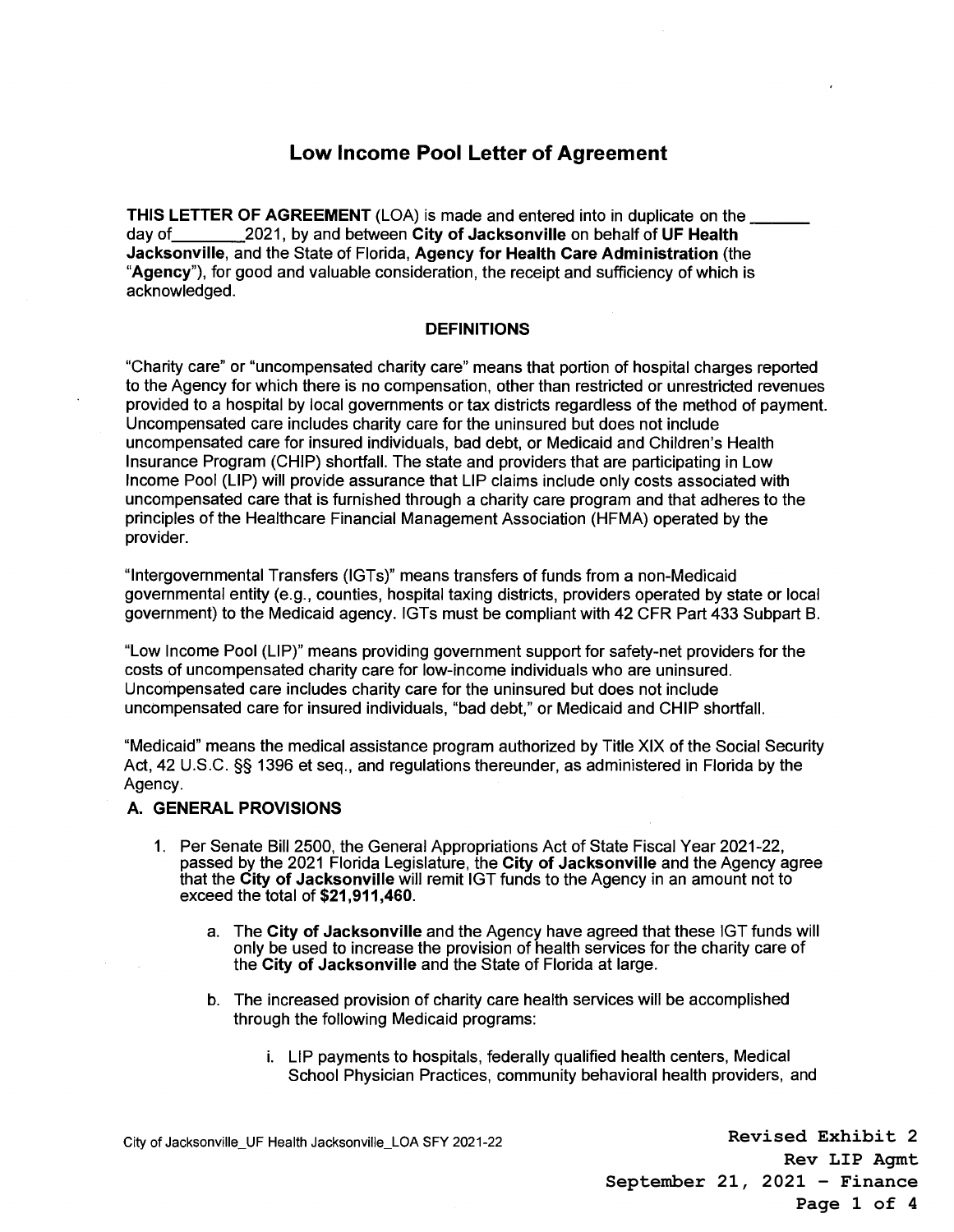rural health centers pursuant to the approved Centers for Medicare & Medicaid Services Special Terms and Conditions.

- 2. The **City of Jacksonville** will return the signed LOA to the Agency no later than October 1, 2021.
- 3. The **City of Jacksonville** will pay IGT funds to the Agency in an amount not to exceed the total of **\$21,911,460.** 
	- a. Per Florida Statute 409.908, annual payments for the months of July 2021 through June 2022 are due to the Agency no later than October 31, 2021 unless an alternative plan is specifically approved by the agency.
	- b. The Agency will bill the **City of Jacksonville** when payment is due.
- 4. The **City of Jacksonville** and the Agency agree that the Agency will maintain necessary records and supporting documentation applicable to health services covered by this LOA.
	- c. Audits and Records
		- i. The **City of Jacksonville** agrees to maintain books, records, and documents (including electronic storage media) pertinent to performance under this LOA in accordance with generally accepted accounting procedures and practices, which sufficiently and properly reflect all revenues and expenditures of funds provided.
		- ii. The **City of Jacksonville** agrees to assure that these records shall be subject at all reasonable times to inspection, review, or audit by state personnel and other personnel duly authorized by the Agency, as well as by federal personnel.
		- iii. The **City of Jacksonville** agrees to comply with public record laws as outlined in section 119.0701, Florida Statutes.
	- d. Retention of Records
		- i. The **City of Jacksonville** agrees to retain all financial records, supporting documents, statistical records, and any other documents (including electronic storage media) pertinent to performance under this LOA for a period of six (6) years after termination of this LOA, or if an audit has been initiated and audit findings have not been resolved at the end of six (6) years, the records shall be retained until resolution of the audit findings.
		- ii. Persons duly authorized by the Agency and federal auditors shall have full access to and the right to examine any of said records and documents.

**Revised Exhibit 2 Rev LIP Agmt September 21, 2021 – Finance Page 2 of 4**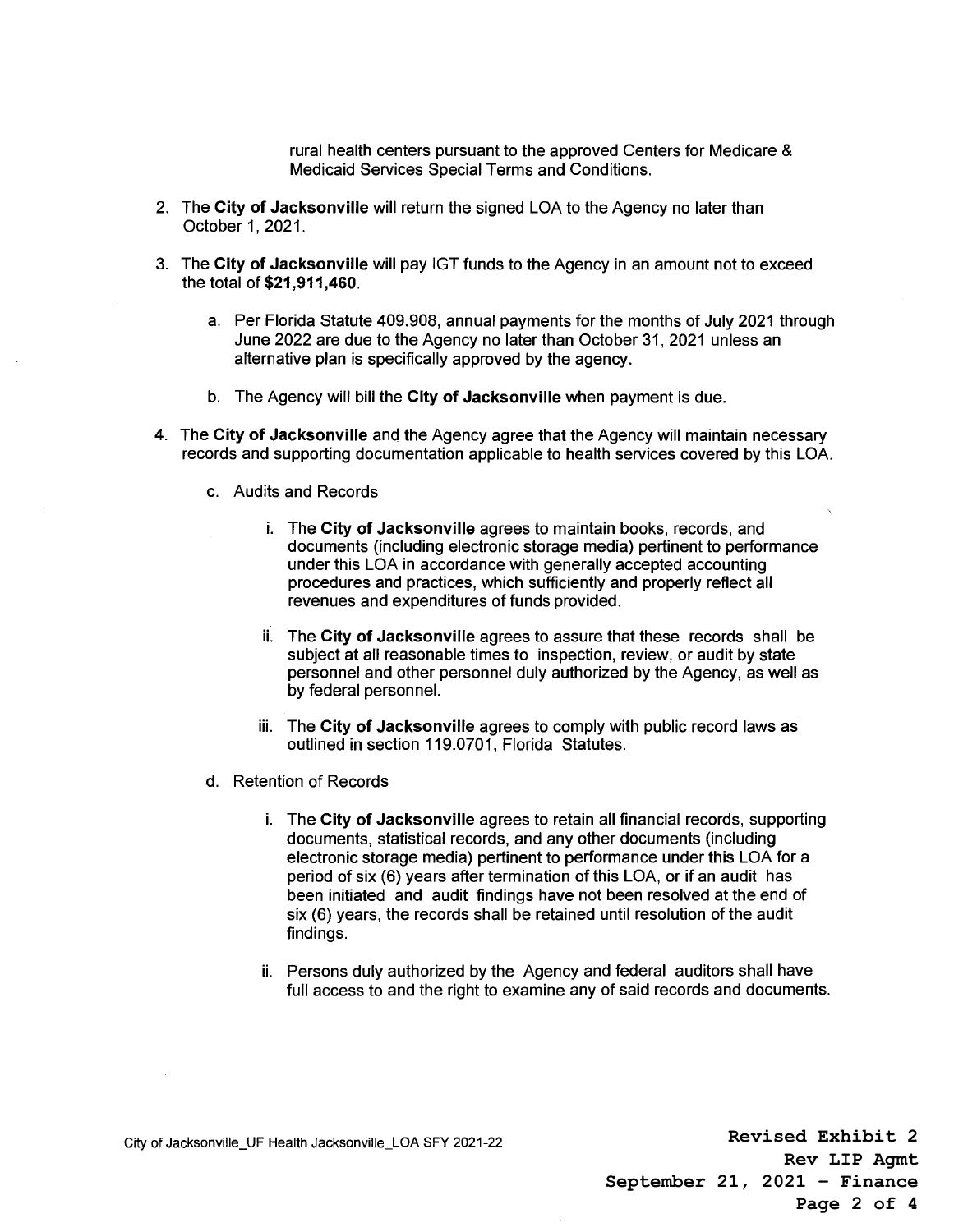- i. The rights of access in this section must not be limited to the required retention period but shall last as long as the records are retained.
- e. Monitoring
	- i. The **City of Jacksonville** agrees to permit persons duly authorized by the Agency to inspect any records, papers, and documents of the **City of Jacksonville** which are relevant to this LOA.
- f. Assignment and Subcontracts
	- i. The **City of Jacksonville** agrees to neither assign the responsibility of this LOA to another party nor subcontract for any of the work contemplated under this LOA without prior written approval of the Agency. No such approval by the Agency of any assignment or subcontract shall be deemed in any event or in any manner to provide for the incurrence of any obligation of the Agency in addition to the total dollar amount agreed upon in this LOA. All such assignments or subcontracts shall be subject to the conditions of this LOA and to any conditions of approval that the Agency shall deem necessary.
- 5. This LOA may only be amended upon written agreement signed by both parties. The **City of Jacksonville** and the Agency agree that any modifications to this LOA shall be in the same form, namely the exchange of signed copies of a revised LOA.
- 6. The **City of Jacksonville** confirms that there are no pre-arranged agreements (contractual or otherwise) between the respective counties, taxing districts, and/or the providers to re- direct any portion of these aforementioned charity care supplemental payments in order to satisfy non-Medicaid, non-uninsured, and non-underinsured activities.
- 7. The **City of Jacksonville** agrees the following provision shall be included in any agreements between the **City of Jacksonville** and local providers where IGT funding is provided pursuant to this LOA: "Funding provided in this Agreement shall be prioritized so that designated IGT funding shall first be used to fund the Medicaid program (including LIP or DSH) and used secondarily for other purposes."
- 8. This LOA covers the period of July 1, 2021 through June 30, 2022 and shall be terminated June 30, 2022.
- 9. This LOA may be executed in multiple counterparts, each of which shall constitute an original, and each of which shall be fully binding on any party signing at least one counterpart.